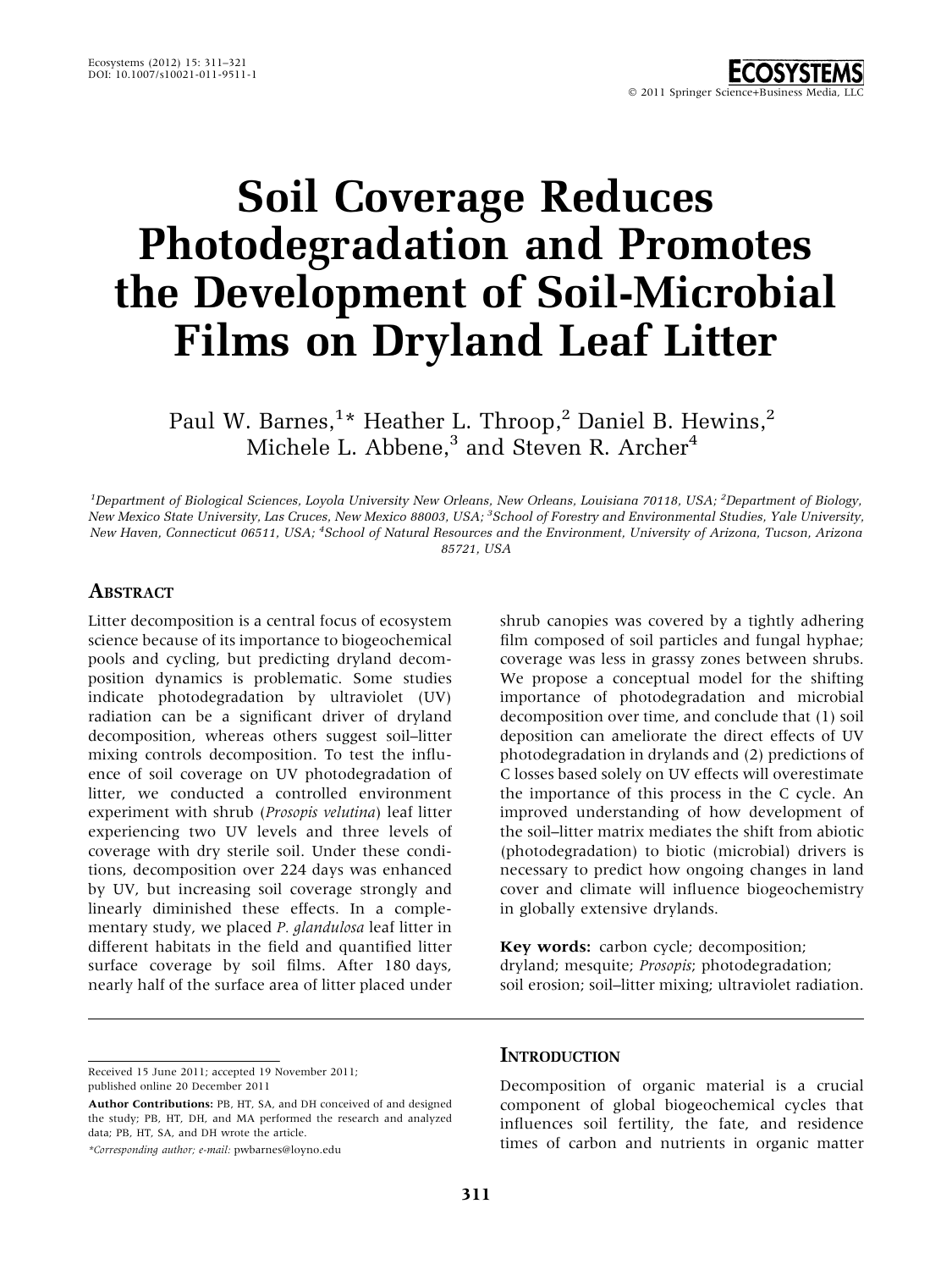pools, and ultimately plant community composition and production (Hobbie [1992;](#page-9-0) Wardle and others [1998\)](#page-10-0). The prevailing drivers of litter decomposition are traditionally viewed as a combination of abiotic (for example, temperature, moisture) and biotic (for example, litter quality) factors that interact to mediate the community composition and metabolic activity of decomposers (fungi, bacteria, and invertebrates). This traditional view has proven successful in broadly explaining decomposition rates in mesic ecosystems, wherein regional/global patterns are predicted by simple models based on climate parameters, such as actual evapotranspiration (Meentemeyer [1978;](#page-9-0) Couteaux and others [1995;](#page-9-0) Aerts [1997](#page-8-0)) and local dynamics are predicted by litter quality (Hobbie [1992](#page-9-0)). However, climate and litter quality models (Whitford and others [1981;](#page-10-0) Aerts [1997](#page-8-0); Moorhead and others [1999;](#page-9-0) Parton and others [2007](#page-9-0)) typically under-predict decomposition rates in arid and semi-arid systems (hereafter ''drylands''). This disconnect suggests that controls for decomposition in drylands differ fundamentally from those for wetter systems and that unique drivers may be operating in drylands (Austin and others [2009](#page-9-0); Throop and Archer [2009\)](#page-10-0).

Recent studies have shown that sunlight and specifically solar ultraviolet radiation (UV; 280–400 nm) can be a significant driver of leaf litter decomposition in dryland ecosystems via the process of photodegradation, although the magnitudes and proposed mechanisms of this process are variable (Austin and Vivanco [2006;](#page-9-0) Gallo and others [2006;](#page-9-0) Brandt and others [2010\)](#page-9-0). Photodegradation occurs via photochemical mineralization of photo-reactive compounds, such as lignin (Rozema and others [1997;](#page-9-0) Day and others [2007\)](#page-9-0)—a major constituent of plant tissue—and/or the transformation of compounds that leads to enhanced solubility and leaching of dissolved organic matter (Anesio and others [1999](#page-9-0); Gallo and others [2006](#page-9-0)). The latter process is thought to be particularly important in wetlands and aquatic ecosystems, whereas the former is viewed as the dominant mechanism of photodegradation in drylands (Zepp and others [2007;](#page-10-0) Brandt and others [2009\)](#page-9-0). In a semi-arid Patagonian steppe, Austin and Vivanco [\(2006](#page-9-0)) found that modifying the solar radiation environment affected decomposition much more strongly than a biocide treatment, and they attributed about 60% of the observed litter mass loss to shortwave radiation. About half of this mass loss was due to ultraviolet-B radiation (UV-B; 280–320 nm). Similarly, a field litterbag experiment in the Sonoran Desert estimated that solar

UV-B was responsible for 14–22% of leaf mass loss (Day and others [2007\)](#page-9-0). Furthermore, an incubation study assessing drivers of  $CO<sub>2</sub>$  efflux from litter exposed to solar radiation suggested that UV-driven photodegradation in drylands could account for the liberation of 1–4 g C  $\text{m}^{-2}$   $\text{y}^{-1}$  (Brandt and others [2009\)](#page-9-0). However, not all investigators have found a significant effect of solar UV-B photodegradation on dryland litter decomposition (for example, Kirschbaum and others [2011](#page-9-0)) and there is evidence that UV-driven photodegradation may vary with litter quality (Uselman and others [2011\)](#page-10-0).

Although, the climate and low and sparse vegetation cover of drylands can create an environment of high solar UV irradiances near ground level, these conditions also favor considerable soil movement via wind and water transport (Breshears and others [2003](#page-9-0); Okin and others [2009](#page-9-0)), which can partially cover and eventually bury plant litter (Throop and Archer [2007](#page-9-0)). This combination of litter and the soil that covers it (the ''soil–litter matrix'') includes both loose soil mixed with litter and soil that adheres to leaf surfaces to form a film of soil and microbial products (Throop and Archer [2007,](#page-9-0) [2009](#page-10-0)). It has been well established that decomposition rates of buried litter exceed those of litter on the surface; however, the nature and dynamics of the soil–litter matrix soil film development and their combined influence on decomposition are largely unknown. In a semi-desert Arizona shrub savanna, the solar radiation environment was poorly correlated with decomposition of surface litter over a 2-year period; instead, decomposition was strongly correlated with levels of soil accumulation and hence the development of the soil–litter matrix (Throop and Archer [2007](#page-9-0)). The mechanisms driving this response have yet to be elucidated.

Soil coverage of litter could potentially influence decomposition by several mechanisms, with the net effect varying between positive and negative depending on conditions and the extent of coverage. It is likely that soil would serve as a vector for microbial colonization of litter and that it may buffer litter and resident microbes from high temperatures or desiccation that are common in drylands (Moorhead and Reynolds [1991](#page-9-0)). These effects could enhance decomposition by extending windows of opportunity for microbial activity following rainfall events (for example, Cable and others [2008\)](#page-9-0). Coarse soil particles may also promote surface abrasion of litter and enhance the surface area available to microbial colonization, leaching, or fragmentation (Throop and Archer [2009](#page-10-0); Uselman and others [2011](#page-10-0)). Many decomposer organisms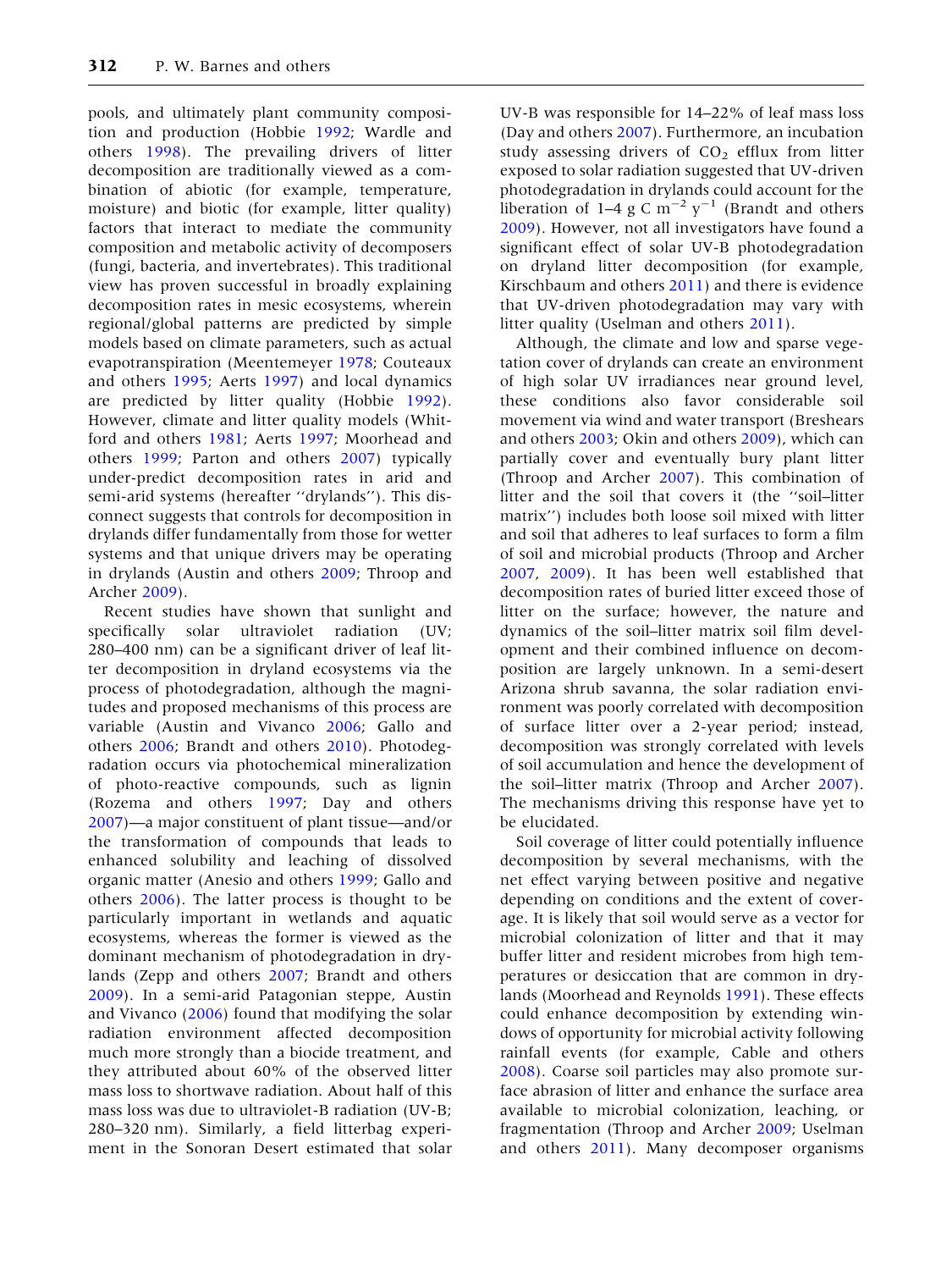(bacteria and fungi) are negatively affected by UV (Moody and others [1999](#page-9-0); Pancotto and others [2003\)](#page-9-0) and soil coverage could shield these sensitive microbes from solar UV exposure. Finally, it is also likely that soil coverage of litter, either as an adhering soil film or as loose soil in the soil–litter matrix, could partially, and eventually fully shield litter from UV radiation and negate photodegradation effects. If this is the case, current estimates (Brandt and others [2009](#page-9-0); Foereid and others [2011](#page-9-0)) may exaggerate the role of UV photodegradation on decomposition of detached litter. Thus, how solar UV radiation and soil coverage interact to influence decomposition in drylands is a potentially critical, but unexplored issue.

This study probes several facets of UV–soil interactions. Specifically, we conducted a laboratory experiment to isolate photodegradation from microbial decomposition and thereby explicitly test the hypothesis that soil coverage would negate photodegradation. In this experiment, we exposed shrub (velvet mesquite, Prosopis velutina) leaf litter from a semi-desert savanna in Arizona, USA to different levels of UV exposure and coverage by dry, sterile soil in a controlled environment. In a separate field experiment, we quantified the rates by which litter is covered by soil and characterized the soil film developing on exposed litter. For these studies, we deployed leaflets of honey mesquite (P. glandulosa) shrubs in a desert grassland in New Mexico, USA, and used microscopy to quantify changes in the nature and extent of soil–litter films over a 180-day period. Results from these complementary experiments and previous studies were then combined to develop a generalized conceptual model proposing how the relative importance of photodegradation and soil mixing-microbial effects on litter decomposition might change through time in dryland ecosystems.

# **METHODS**

## Controlled Environment Study: Soil Cover Influence on Photodegradation

Soil and leaf litter were obtained from the Santa Rita Experimental Range (SRER), a 21,510-ha semidesert savanna in SE Arizona, USA (31°47'36"N, 110°53'4"W; elevation ca. 800-1,400 m; mean annual temperature and precipitation  $= 18.9^{\circ}$ C and 370 mm, respectively). The SRER includes a series of gently sloping alluvial fans with soils composed of Aridisols, Entisols, and Mollisols. Velvet mesquite (P. velutina) is the dominant woody species within the 990- to 1,200-m elevation range and a major

contributor to the SRER litter pool. For this study, mesquite litter (initial C:N = 17; N = 2.7%) was collected during late autumn leaf drop by stripping senesced leaflets from trees and oven drying at 30°C (wet weights). Subsamples ( $n = 12$ ) of this litter were subsequently oven dried at  $60^{\circ}$ C (dry weights) to construct fresh-dry mass conversions  $(r^2 = 0.99)$ for linear regression relating fresh weight to dry weight). Twelve leaflets (ca. 0.05 g) were placed in replicate open-top, shallow (14-mm depth), circular (64-mm diameter) stainless steel containers and arranged so that no overlap of leaflets occurred. Space limitations in the growth chamber where litter incubations took place necessitated the use of small litter containers and therefore relatively small quantities of litter per container.

Surface soils (0- to 2-cm depth) collected at the SRER from inter-shrub locations where organic content is low were hand mixed and passed through a 0.9-mm sieve to remove large soil particles, organic debris and further homogenize the soil. This soil was then oven dried  $(80^{\circ}C)$  and autoclaved (24 h) before application on leaf litter. Litter was covered with a thin layer of soil by hand to achieve intermediate  $(51.1 \pm 1.7\%)$ ; hereafter "moderate soil") and near complete (94.4  $\pm$  0.4%; hereafter ''high soil'') areal coverage of leaflets [quantified by image analysis (ImageJ v.1.37, National Institutes of Health, USA) of digital photographs of representative samples;  $n = 15-21$ treatment]. A ''no soil'' treatment served as the control. To insure as uniform soil coverage as possible and to keep leaflets flat (that is, perpendicular to the light sources), no soil was placed beneath the litter in any of the treatments. The litter–soil mixtures were kept dry, as we sought to quantify photodegradation effects on decomposition under conditions of minimal microbial influences (Smith and others [2010\)](#page-9-0).

Individual leaf litter–soil sample containers were randomly assigned to one of two UV treatments: UV-transparent film (clear cellulose diacetate, JCS Industries, La Mirada, California, USA; cutoff near 290 nm) or UV-absorbing film  $(UV-B + UV-A)$ absorbing; clear Llumar film, CPFilms, Fieldale, Virginia, USA; cutoff near 390 nm). The films were suspended approximately 15 cm above litter–soil sample containers in a temperature-controlled (30/20 $\degree$ C day/night; RH = 36 $\%$ ) growth chamber (EGC Model M12, Chagrin Falls, Ohio, USA) equipped with HID [400-W metal halide; photosynthetic photon flux density  $(400-700 \text{ nm}) =$  $2,000 \mu$ mol m<sup>-2</sup> s<sup>-1</sup>] and UV lamps [40-W UVB-313 fluorescent bulbs, Q-Panel, Cleveland, Ohio, USA; unweighted UV-B (280–320 nm) and UV-A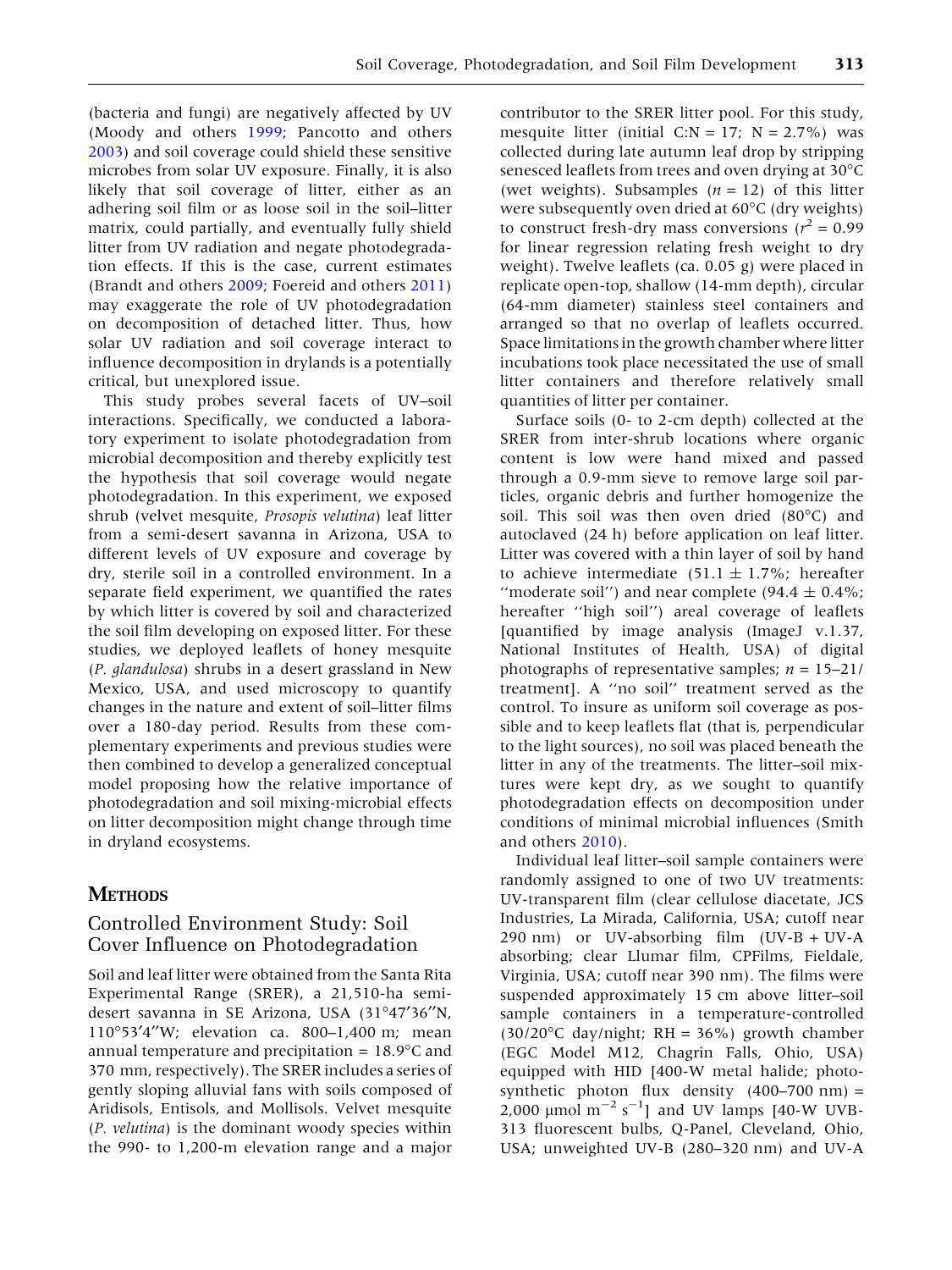(320–390 nm) irradiances = 756 and 694 mW m<sup>-2</sup>, respectively]. Spectral irradiance was measured with a double-monochromator UV/Vis spectroradiometer (Model 754, Optronic Laboratories, Orlando, Florida, USA) calibrated for wavelength accuracy (4-W fluorescent lamp at wavelengths 312.9 and 546.1 nm) and absolute responsiveness (200-W tungsten-halogen lamp traceable to a NIST standard), and weighted according to a generalized plant action spectrum (Caldwell [1971](#page-9-0)) to obtain a measure of biologically effective UV irradiance (UV- $B_{BE}$  = 260 mW m<sup>-2</sup>). The HID and UV lamps were on for 10.5 h day<sup>-1</sup> and plastic film was replaced weekly to maintain average daily PAR, UV-A, and UV-B<sub>BE</sub> doses of 76 mol  $m^{-2} d^{-1}$ , 27 kJ m<sup>-2</sup> d<sup>-1</sup>, and 8.5 kJ m<sup>-2</sup> d<sup>-1</sup>, respectively. The light environment in the chamber provided typical summer clear-sky daily UV-B doses observed at the SRER, approximately 13% higher daily PAR, but only 2% of ambient daily UV-A [P. Barnes and R. Scott, unpublished data from on-site measurements made with a quantum sensor (LI-190, LI-COR, Inc., Lincoln, Nebraska, USA) and broad-band UV sensors (UV-B1 and UV-A1, YES, Inc., Turners Falls, Massachusetts, USA)]. To account for any potential location effects within the chamber, samples and the corresponding treatment films were moved to alternate sides of the chamber when the film was replaced (weekly).

We assessed decomposition by harvesting a subset of the sample containers over time (8, 14, 28, 56, 112, and 224 days) and quantifying litter mass, C, and N content. Oven dry weights  $(60^{\circ}C)$  were determined on litter following careful, light brushing of leaflets to remove soil. Subsamples of leaf material were ashed in a muffle furnace  $(550^{\circ}C)$ . Foliar ash content was statistically comparable among the three soil treatments, indicating near complete soil removal from leaf litter before weighing. Dried litter samples were ground to a fine powder (Model 8100 SPEX Mixer/Mill; Metuchen, New Jersey, USA) and C and N was determined for two replicates of each sample on an elemental analyzer (ECS 4010, Costech Analytical; Valencia, California, USA).

The experiment ran for 224 days and consisted of 216 sample containers [2 UV levels (+UV,  $-UV$ )  $\times$  3 soil coverage levels (none, moderate, and high)  $\times$  6 harvest dates  $\times$  6 reps/treatment]. Final harvest data were statistically analyzed using ANOVA for a factorial treatment arrangement in a completely randomized design (SAS JMP 8.0, Cary, North Carolina, USA). Pre-planned mean comparisons were made using protected LSD tests of arcsin-transformed data to improve data normality

and homoscedasticity. Decomposition decay constants  $(k, y^{-1})$  were estimated using linear regressions of ln-transformed mass loss data and compared statistically with Student's t tests using individual and pooled regression error terms.

## Field Study: Soil Film Development

Soil film development was studied following the litterbag methods of Throop and Archer [\(2007](#page-9-0)). Naturally senescing honey mesquite (Prosopis glandulosa) leaflets were collected on Nov 18–20, 2009 in Las Cruces, New Mexico (initial  $C:N = 14$ ;  $N = 3.3\%$ ). Damaged or discolored leaflets were discarded. Fiberglass mesh litterbags ( $10 \times 10$ -cm bags of  $16 \times 18$  size mesh;  $\sim$ 0.9 mm openings; New York Wire Co., Mount Wolf, Pennsylvania, USA) were filled with 2 g of air-dried  $(30^{\circ}C)$  for 5 days) leaflets. As the primary purpose of this experiment was to document soil film development resulting from soil deposition, litterbags were deployed on April 19, 2010, in the midst of the windy season, a time of significant soil movement and deposition (Wainwright [2006\)](#page-10-0). Studies were conducted in a desert grassland site at the Jornada Experimental Range (JER), located approximately 25 km NE of Las Cruces, NM (32 $\degree$ 33'N, 106 $\degree$ 45'W; elevation ca. 1190 m; mean annual temperature and precipitation =  $14.7^{\circ}$ C and 245 mm, respectively). Vegetation at the site (JER Pasture 11) was a matrix of  $C_4$ grasses (Bouteloua eriopoda, Sporobolous spp., and Aristida spp.) interspersed with small shrubs (Prosopis glandulosa, Ephedra torreyana, and Yucca elata). Soil orders are a mix of Aridisols and Entisols. Litterbags were arrayed in three experimental blocks, with each block comprised of  $1 \times 1$ -m plots that were representative of the three dominant land-cover classes (hereafter ''litterbag placements''): grass, shrub (*P. glandulosa*), and bare ground ( $n = 3$  replicate plots/litterbag placement/block). One litterbag was collected from each plot ( $n = 27$  plots) after 0, 30, and 180 days in the field  $(n = 81$  litterbags). Following collection, litter was hand separated from soil that had accumulated in bags. Each leaflet was lightly hand dusted with a small brush to remove any soil not tightly affixed to the surface (that is, material not comprising the soil films).

Soil film development was assessed using stereo and scanning electron microscopy (SEM) on leaflets from a subset of litterbags. Soil film areal coverage of leaflets (27 per vegetation type) was quantified from micrographs obtained on a fluorescent stereo microscope system with 16.5:1 zoom optics and dynamic magnification  $(0.63 \times \text{lens with } 2.5 \times \text{zoom})$ on Leica M165 FC, with Leica DFC 310 FX camera,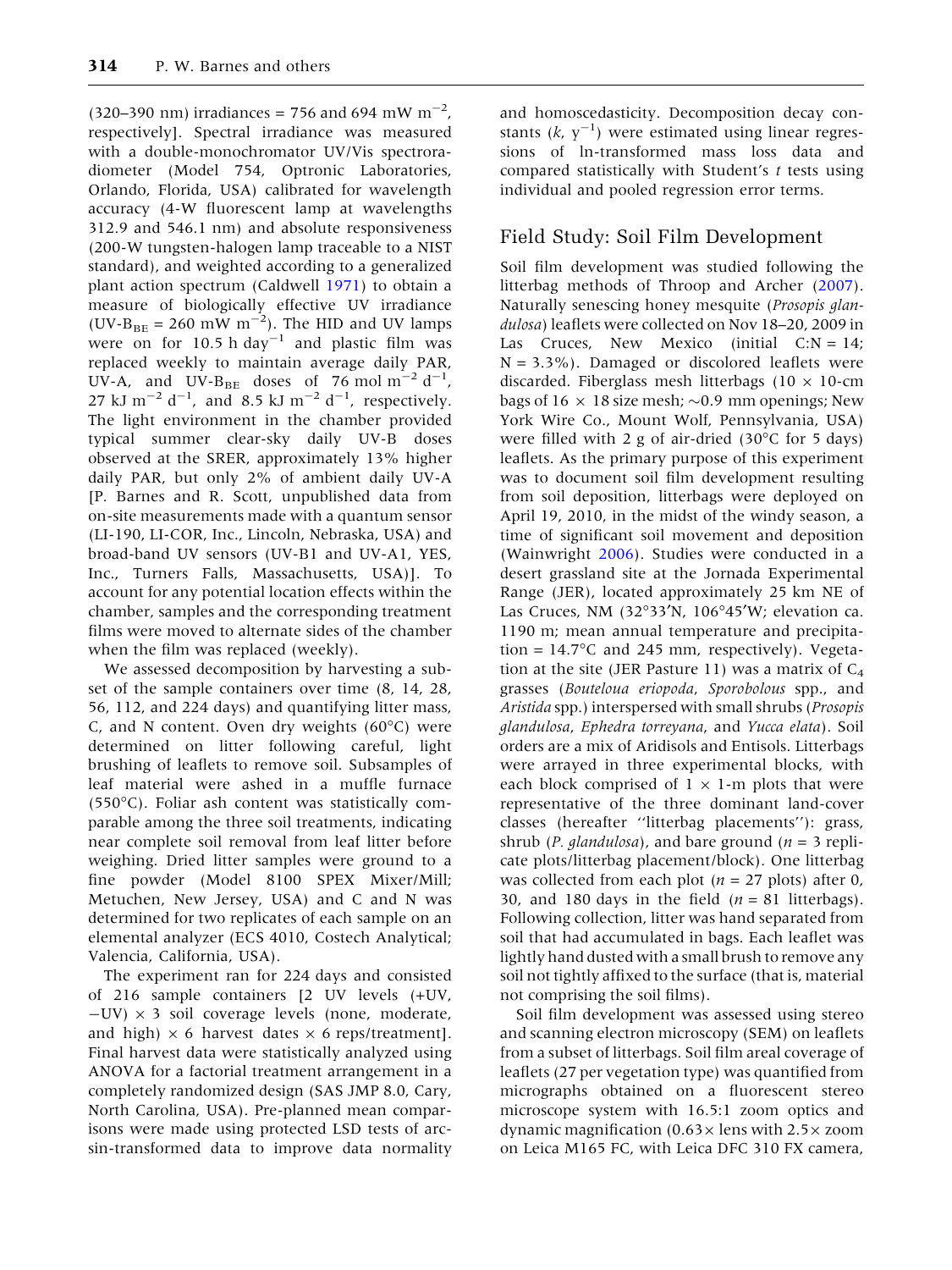Leica Microsystems, Wetzlar, Germany). Leaflet area in micrographs was visually classified as bare or covered by soil; and percent cover by soil was quantified using ImageJ v1.44 (National Institutes of Health, Washington, District of Columbia, USA). At each time period, micrographs were obtained for three haphazardly selected leaflets obtained from a litterbag from one set of placements for each of the three blocks ( $n = 27$  leaflets from  $n = 9$  litterbags). Soil film cover and composition on SEM micrographs (Hitachi S-3400N Type II, Hitachi High Technologies, Pleasanton, California, USA) were assessed qualitatively. Visually representative leaflets from each of the three collection times and vegetation placements were mounted onto aluminum stages and sputter coated with a thin layer of gold for 120 s (Desk IV, Denton Vacuum LLC., Moorestown, New Jersey, USA) to improve their electrical conductivity and emission of secondary electrons during SEM microanalysis.

Soil coverage on leaflets (%) at the 180 day collection was analyzed using the generalized linear model (GLM) procedure in SAS version 9.2 (SAS Institute, Cary, North Carolina, USA) with vegetation placement as a class and predictor variable. Post hoc means separation testing was conducted using Fisher's LSD.

## RESULTS

## Controlled Environment Study: Soil Cover Influence on Photodegradation

Rates of decomposition in the controlled environment study (assessed by decay constants,  $k$ ; determined from exponential decay models;  $r^2 = 0.49 - 0.82$ ) were significantly higher in litter exposed to UV than in litter not exposed to UV, but only for leaves in the no soil and moderate soil coverage treatments (Figure 1;  $P < 0.05$  for no and moderate soil;  $P > 0.05$  for high soil cover; Student's  $t$  test of  $k$  values). After 224 days of UV exposure, leaf dry mass loss was greater in the +UV than in the -UV treatments when averaged over soil treatments  $(F_{1,28} = 54.16; P < 0.0001)$ , but there was a significant UV  $\times$  soil cover interaction  $(F_{2,28} = 5.54; P < 0.01)$ . Specifically, there were significant differences in mass loss between +UV and -UV treatments in no soil and moderate soil cover treatments, but UV radiation had no effect on mass loss in the high soil cover treatment (Figure [2A](#page-5-0)). The general pattern of leaf C loss response to UV and soil coverage treatments was similar to that of mass loss (Figure [2](#page-5-0)B), whereas N loss response showed no consistent patterns or



Figure 1. Effect of UV radiation and soil coverage on mass loss in velvet mesquite (P. velutina) leaf litter over 224 days in a temperature-controlled growth chamber. A Leaf litter with no soil coverage; **B** leaf litter with moderate (ca. 50%) soil coverage; C leaf litter with high (ca. 95%) soil coverage and exposed to UV (open symbols +UV) and no UV radiation (closed symbols -UV). UV exposures simulated daily effective UV-B (280–320 nm) doses for southeastern Arizona, USA, under clear-sky, summer conditions. Constants of decomposition  $(k, y^{-1})$ were derived from regression models of ln(mass remaining) versus time, where  $k$  is the slope of this linear model. Data are mean  $\pm$  SE (*n* = 5–6); error bars not visible are smaller than the size of the symbol. For clarity, data from 7 and 14-day time periods are not shown as mass losses and treatment differences were not detectable at these early harvest dates.

trends among treatments (data not shown). After 224 days, there were significant, negative linear relationships between percentage of leaf area covered by soil and the relative loss of both mass and C loss, with the relative effects of UV radiation being greater for C loss than mass loss (Figure [2C](#page-5-0)).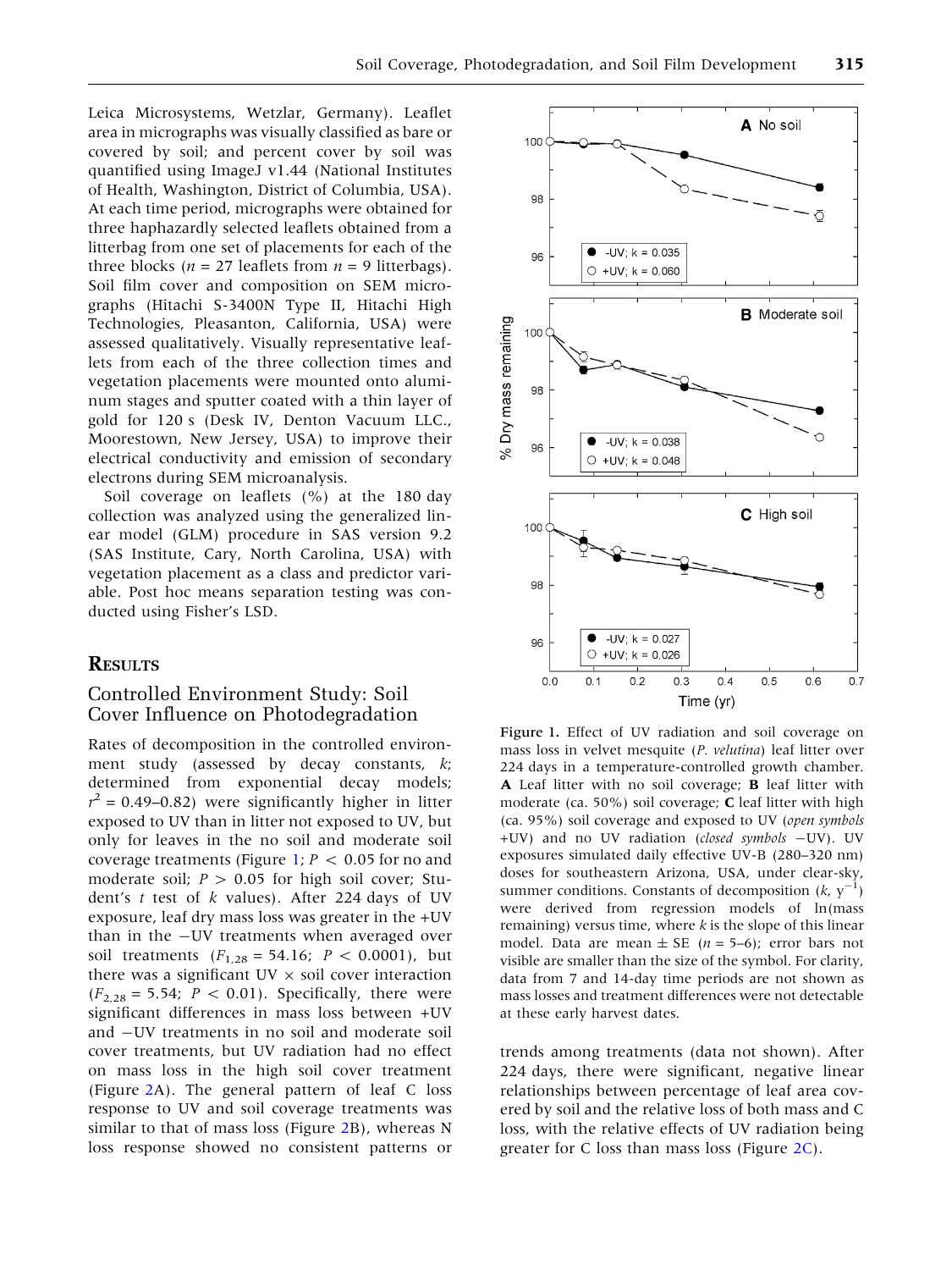<span id="page-5-0"></span>

Figure 2. Effect of UV radiation and soil coverage on mass and carbon loss of velvet mesquite (P. velutina) leaf litter after 224 days in a temperature-controlled growth chamber with no soil, moderate soil, and high soil coverage. A Percent dry mass and B percent carbon loss under light regimes with (solid bars ''+UV'') and without (open *bars* "-UV") UV radiation. Data are mean  $\pm$  SE (*n* = 5–6) with  $P$  values for mean comparisons of  $+UV$ / $-UV$  from protected LSD tests. C Relative effect of UV radiation (treatment - control/control) on dry mass (circles) and carbon (C) (triangles) loss in relation to soil coverage. Estimated equations for linear regressions of mass and C loss versus soil coverage are:  $Y_{\text{mass}} = -0.0052X + 0.6203$ ;  $Y_{C} = -0.0058X + 1.1731$ , where  $X = \%$  leaf area covered by soil.

## Field Study: Soil Film Development

No adhering soil films were observed on litter surfaces at the 0- and 30-day collections. However,

areal coverage of litter at the 180-day collection was 47.3  $\pm$  3.3% (mean  $\pm$  SE across all vegetation placements) (Figure [3\)](#page-6-0). There was greater soil film coverage on leaflets from bare and shrub plots than on those from grass plots (Figure [4;](#page-6-0)  $F_{2,24} = 4.65$ ,  $P < 0.05$ ). Visual analysis of SEM micrographs indicated that by day 180 soil films on leaflet surfaces consisted of large, contiguous patches that were several soil particles thick and contained fungal hyphae (Figure [3C,](#page-6-0) F, I).

## **DISCUSSION**

Photodegradation, the light-driven loss of organic matter via photochemical mineralization, has recently emerged as an overlooked driver that may help explain why models typically under-predict decomposition rates in drylands (Throop and Archer [2009](#page-10-0); Austin [2011](#page-9-0)). The potential importance of photodegradation in biogeochemical cycling is underscored by recent data that suggest a measurable influence of UV radiation on landscape-level  $CO<sub>2</sub>$  flux rates (Rutledge and others [2010;](#page-9-0) but see also Foereid and others [2011\)](#page-9-0). Our results support the idea that photodegradation can be a pathway for C and mass loss from leaf litter. However, this study is, to the best of our knowledge, the first to explicitly document the role of soil cover in mediating photodegradation, and suggests that studies conducted in isolation of soil–litter mixing may overestimate the importance of photodegradation as a driver of dryland decomposition and  $CO<sub>2</sub>$  efflux.

## Rates and Mechanisms of Photodegradation

Although we detected a statistically significant effect of our UV treatment on mass loss, the overall rates of litter decomposition in this controlled environment study  $(k = 0.026 - 0.060 y^{-1})$  were much lower than those typically reported in dryland field studies (for example,  $k = 0.55 - 0.73$  y<sup>-1</sup> for P. velutina in the Sonoran Desert; Throop and Archer [2007](#page-9-0)). It is likely that these low rates of mass loss were due, in large measure, to the particular environmental conditions of this laboratory experiment. Because we were primarily interested in exploring the physical shielding effects of soil on litter, we used sterilized soil and kept litter samples dry throughout the study. These conditions would have minimized microbial effects on decomposition and also eliminated any interactive effects of photodegradation with moisture that may further hasten mass loss (Gallo and others [2006](#page-9-0)). Under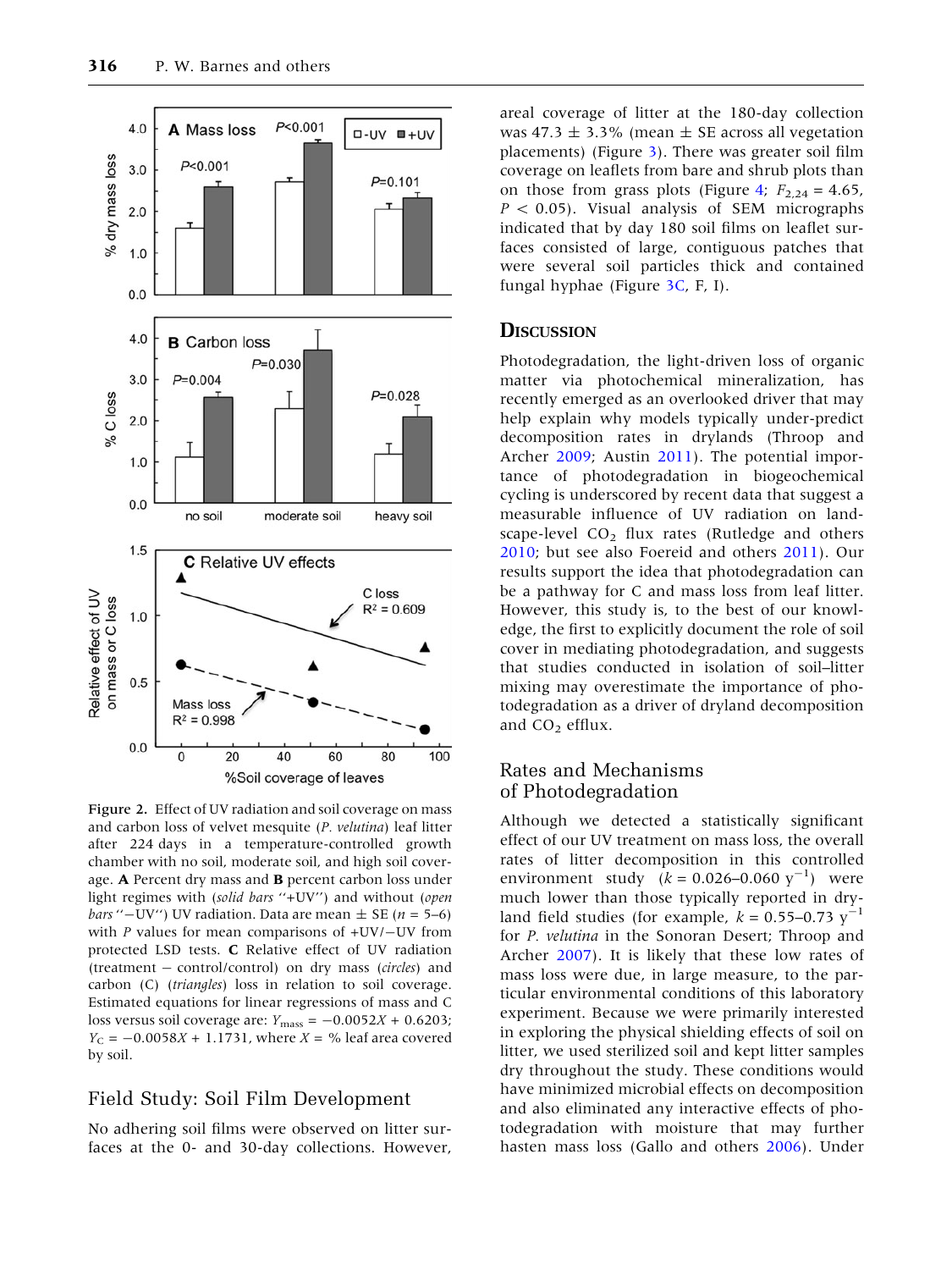<span id="page-6-0"></span>

Figure 3. Development of soils films on litter over time (0, 30, and 180 days in A–C, D–F, and G–I, respectively) illustrated by low magnification  $(x1.6)$  stereo micrographs showing entire leaflets (A, D, G), high magnification  $(x3.2)$ stereo micrographs (B, E, H), and SEM micrographs ( $\times$ 25,  $\times$ 31, and  $\times$ 35 for C, F, and I, respectively). In the SEM micrographs, black lines denote leaflet margins and white lines denote the edge of the soil film.



Figure 4. Mean percent areal coverage of leaflets by soil film after 180 days field exposure in different vegetation placements. Error bars are SE and different letters above bars indicate significant differences (Fisher's LSD;  $\alpha$  = 0.05; N = 27 per vegetation type).

moister conditions and in the presence of microbial activity, UV radiation may accelerate decomposition by partially breaking down compounds and facilitating subsequent biotic activity (that is, photo-priming effects; Foereid and others [2010\)](#page-9-0). Photo-priming could further speed up decomposition if exposure to UV radiation makes litter more brittle and susceptible to fragmentation (for example, via raindrop impact). None of these photo-priming effects would have occurred in our controlled environment study. Also, whereas daily PAR and UV-B levels in the chamber were comparable with field conditions, UV-A was largely absent from

these light sources and this could have reduced the overall effect of UV on photodegradation. Little is known of the precise spectral sensitivity (that is, action spectrum) of litter or lignin photodegradation (Andrady [1997\)](#page-8-0), but both UV and visible radiation appear to drive this process; however, the shorter UV wavelengths (that is, UV-B; 280– 320 nm) appear especially efficient under the natural solar spectrum (Austin and Vivanco [2006;](#page-9-0) Day and others  $2007$ ; Austin and Ballaré  $2010$ ). It is possible that the spectral differences between our filtered UV-B lamps and the sun may have contributed to unknown errors in UV dosimetry and thus lower UV exposure levels than would occur under field conditions (Flint and others [2003](#page-9-0)). It is worth noting, however, that Kirschbaum and others [\(2011](#page-9-0)) detected no UV effect on photodegradation in a similar lamp study even though their bulbs were unfiltered and thus their UV treatment included significant short wavelength, highly actinic UV-C radiation (<280 nm). Apart from these photodegradation effects, some mass loss due to C efflux from temperature-dependent decomposition may have also occurred, although the mechanism for this process is not yet known (Lee and others [2012\)](#page-9-0). Decomposition rates from this thermal decomposition would have been lower in our study (day/night temperatures =  $30/20^{\circ}$ C) than in many dryland field situations where surface soil temperatures can routinely exceed 50°C.

Under field conditions, the overall net effect of UV will reflect a balance between positive (for example, photodegradation) and negative (for example, microbial inhibition) effects such that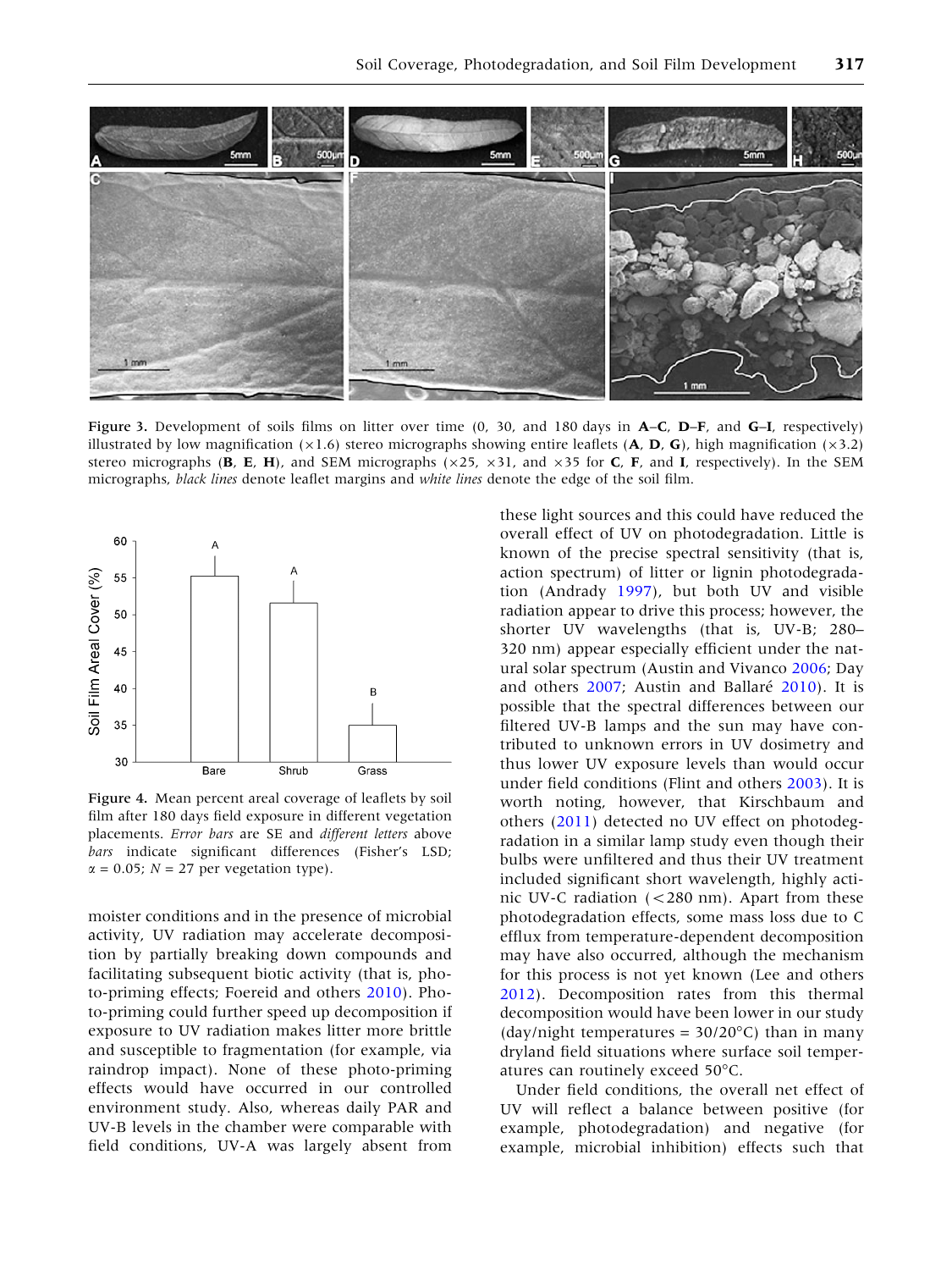decomposition may be increased, decreased, or unaffected by UV exposure depending on prevailing environmental conditions and litter chemistry (for example, Rozema and others [1997](#page-9-0); Moody and others [2001](#page-9-0); Pancotto and others [2005;](#page-9-0) Uselman and others [2011](#page-10-0)). Although some field studies have used methods to minimize the impact of biological processes (for example, biocide application, Austin and Vivanco [2006;](#page-9-0) bags elevated above the soil, Day and others [2007\)](#page-9-0) or physical processes (for example, litter enclosed in glass jars or litterboxes; Austin and Vivanco [2006](#page-9-0); Brandt and others [2009](#page-9-0)), these processes cannot be realistically isolated under field settings. Hence, laboratory experiments like ours can provide important, albeit limited, mechanistic insights into UV effects on decomposition. How solar UV and soil coverage will independently and interactively influence decomposition under field conditions is unknown, but is under investigation.

Although there remains some uncertainty about the precise mechanisms of photodegradation, available evidence suggests that many losses from photodegradation are gaseous, including CH4 (McLeod and others [2008;](#page-9-0) Bloom and others [2010](#page-9-0)), CO and  $H_2$  (Lee and others [2012](#page-9-0)), and  $N_2O$  (Foereid and others [2010\)](#page-9-0). Along these lines, UV-driven photodegradation of litter has been identified as a potentially significant avenue of  $CO<sub>2</sub>$  emissions in dryland ecosystems (for example, Brandt and others [2009](#page-9-0)). Results from our experiment showed the relative effects of UV radiation to be much stronger for C loss than for mass loss with increasing soil coverage (Figure  $2C$ ), supporting the notion that photo-induced gaseous losses of carbon may drive early stages of foliar organic matter decomposition.

## Soil Coverage Impacts on Photodegradation

The study here is the first to experimentally demonstrate that soil coverage can protect leaf litter from UV photodegradation, and our field results indicate that the soil coverage treatments used in the controlled environment study reflect realistic levels of soil coverage that occur for litter under natural field conditions. Soil had covered and mixed with leaves in field litterbags within 90 days (DBH, personal observation), but this loose soil in the soil–litter matrix was easily dislodged during litterbag collection and soil films were not yet evident on leaf surfaces (Figure [3D](#page-6-0)–F). This loose soil would be a rough analog to the loose soil applied in our controlled environment study with respect to physical shielding effects. The shielding effects of

soil would presumably be magnified with the development of soil films (here defined as the mixture of soil particles with microbes and their exudates that adhere to the litter surface), which were well developed and clearly evident after 180 days in the field (Figure [3](#page-6-0)G–I). Unlike the loose soil, these adhering soil films would be more resistant to removal by rainfall and wind, and therefore constitute a relatively permanent UV barrier for litter. The differences in soil film coverage observed among the vegetation placements likely reflects local-scale differences in soil transport that are in turn affected by plant structure (Okin and Gillette [2001](#page-9-0); Okin [2008](#page-9-0)). Although an analysis of the composition of these films was beyond the scope of this study, ocular assessment indicated that they were composed of inorganic and biological constituents. Fungal hyphae were clearly visible on SEM images, and microbial exudates presumably played a role in binding mineral particles to each other and to the leaf surface. The coverage of leaf material by fungi containing UV-absorbing pigments (melanins) could further function to attenuate UV penetration to the litter surface (Butler and Day [1998](#page-9-0)).

Based on the data presented here, together with observations from previous field studies (Throop and Archer [2007](#page-9-0)), we propose a generalized conceptual model for photodegradation-soil mixing effects in dryland decomposition. Over a continuum of soil coverage of litter from none (for example, standing dead) to partial (for example, recently detached) to full burial, the mechanisms driving decomposition are predicted to shift from strongly abiotic (photodegradation of standing dead) to strongly biotic (microbial degradation of buried litter), with intermediate conditions consisting of a combination of these processes depending on the extent of development of the soil–litter matrix, its biogeochemical constituency (for example, litter quality, soil mineral composition, and organic matter content of soil), and the prevailing moisture/ temperature conditions (Figure [5\)](#page-8-0). As the relative importance of photodegradation and microbial decomposition shift in contrast with each other through time, the overall rate of decomposition may approximate a unimodal curve that reflects the outcome of interactions between the speed of the concurrent drivers of decomposition and the recalcitrance of the chemical constituents present in the litter.

All studies to date that have explored the effects of UV on decomposition in drylands have done so without explicitly considering soil–litter mixing. Although such studies may reasonably ascertain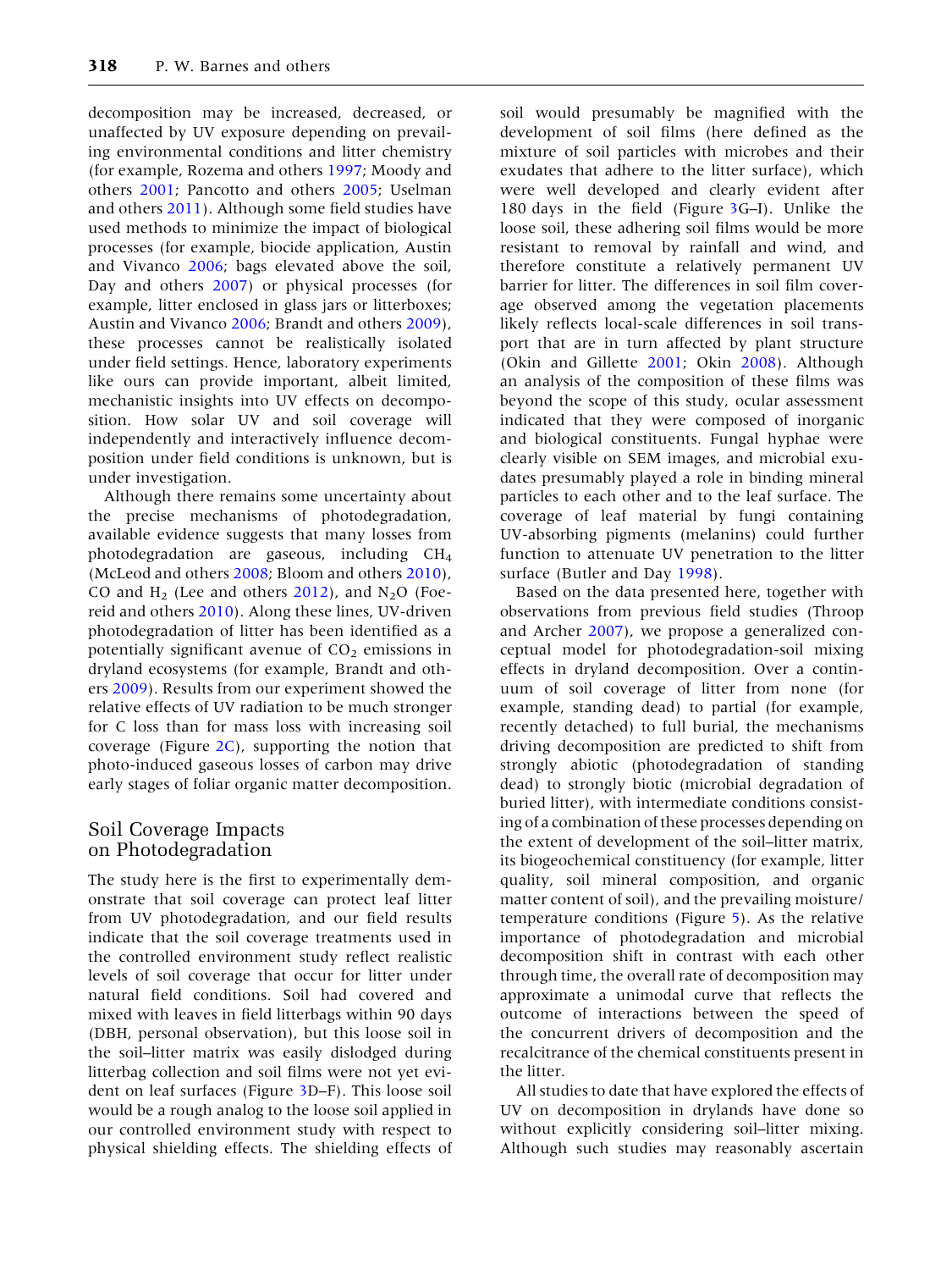<span id="page-8-0"></span>

Figure 5. Conceptual model of dryland decomposition dynamics following leaf senescence, illustrating the shifting relative importance of photodegradation and microbial processes through time and consequent changes in the overall rate of decomposition. Additional processes that may be important in decomposition, such as leaching, fragmentation, or detrimental effects of UV on decomposer organisms, are not illustrated. Recently senesced plant material is initially subjected to high rates of photodegradation while it is standing dead (A). Limited microbial decomposition may occur on leaf surfaces at this time. Although, the majority of decomposition that occurs at this time is from photodegradation, the overall rates of decomposition remain low. When standing dead plant material falls to the soil surface (B), the soil–litter matrix develops, gradually covering the litter (C). During this time, the relative importance of photodegradation declines while microbial decomposition increases due to colonization opportunities, favorable microclimate, or abrasion afforded by the litter–soil matrix. Decomposition rates increase with microbial colonization, and overall rates of decomposition peak due to rapid losses of easily decomposable chemical constituents in the litter. Eventually, nearly all the litter surface is cover by soil (D) and photodegradation accounts for a trivial portion of decomposition while microbial degradation prevails. The overall rate of decomposition is low as remaining litter is composed of compounds highly recalcitrant to decomposition.

decomposition of standing plant litter, their extrapolation to decomposition of detached plant litter on soil surfaces fails to take into account the formation of soil–litter complexes. Soil movement and translocation are common in moisture-limited environments with low vegetation cover, and litter on the ground is frequently covered to varying degrees with soil and eventually buried. Our results suggest soil deposition on litter attenuates UV photodegradation effects, the extent varying with the degree of soil coverage. Studies extrapolating the importance of photodegradation from measurements obtained in soil-free environments, such as litter boxes or glass jars would therefore overestimate its importance. This study may aid, at least in part, in resolving the apparent contradictory findings reported in UV photodegradation and soil deposition studies. For example, in the Sonoran Desert, soil accumulation rather than radiant energy environment was the most significant positive driver of litter decomposition across a broad range of plant canopy covers, and hence solar radiation and temperature regimes (Throop and Archer [2007](#page-9-0)). Thus, although photodegradation might have been important in the early stages of decomposition, its effects were negated by soil cover of litter over the 1-year course of the study.

## Conclusions

Additional studies conducted under realistic field conditions are needed to fully explore how UV radiation and soil coverage interact to influence litter decomposition in dryland ecosystems characterized by soil movement and deposition. In the meantime, this study demonstrates that soil coverage can ameliorate UV photodegradation of litter and suggests caution in estimating and extrapolating the effects of UV radiation on dryland decomposition,  $CO<sub>2</sub>$  efflux, and carbon storage in isolation of this mediating factor. Ongoing shifts in dryland life-form composition (for example, from grass to shrub domination), driven by changes in land use and climate, will likely increase soil movement in these environments (Okin and others [2009](#page-9-0)). The role of soil deposition on litter decomposition in globally extensive dryland ecosystems may thus be magnified under future conditions.

#### ACKNOWLEDGMENTS

We appreciate the assistance of V. del Bianco, A. Dickhute, M. Tobler and J. Fitzgerald. P. Cooke provided advice and assisted with microscopy. Financial assistance was provided by the US National Science Foundation [DEB 0815897 (Loyola University), DEB 0815808 (New Mexico State University), and DEB 0816162 (University of Arizona)], the Loyola University J.H. Mullahy Endowment for Environmental Biology, and the Jornada Basin LTER (DEB 0618210).

#### REFERENCES

- Aerts R. 1997. Climate, leaf litter chemistry, and leaf litter decomposition in terrestrial ecosystems: a triangular relationship. Oikos 79:439–49.
- Andrady AL. 1997. Wavelength sensitivity in polymer photodegradation. Adv Polym Sci 128:47–94.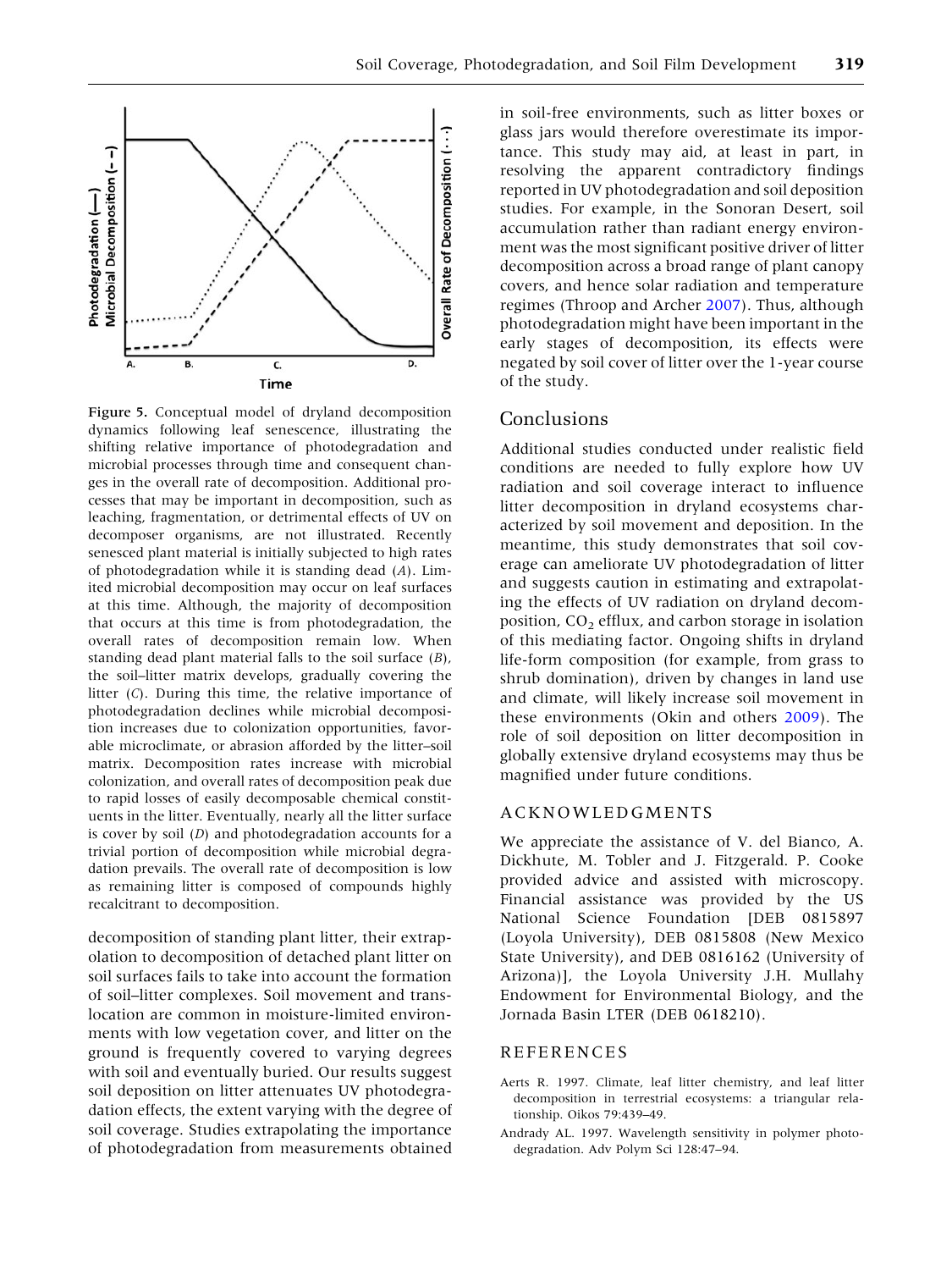- <span id="page-9-0"></span>Anesio AM, Denward CMT, Tranvik LJ, Graneli W. 1999. Decreased bacterial growth on vascular plant detritus due to photochemical modification. Aquat Microb Ecol 17:159–65.
- Austin AT. 2011. Has water limited our imagination for aridland biogeochemistry? Trends Ecol Evol 26:229–35.
- Austin AT, Araujo PI, Leva PE. 2009. Interaction of position, litter type, and water pulses on decomposition of grasses from the semiarid Patagonian steppe. Ecology 90:2642–7.
- Austin AT, Ballaré CL. 2010. Dual role of lignin in plant litter decomposition in terrestrial ecosystems. Proc Natl Acad Sci USA 107:4618–22.
- Austin AT, Vivanco L. 2006. Plant litter decomposition in a semiarid ecosystem controlled by photodegradation. Nature 442: 555–8.
- Bloom AA, Lee-Taylor J, Madronich S, Messenger DJ, Palmer PI, Reay DS, McLeod AR. 2010. Global methane emission estimates from ultraviolet irradiation of terrestrial plant foliage. New Phytol 187:417–25.
- Brandt LA, Bohnet C, King JY. 2009. Photochemically induced carbon dioxide production as a mechanism for carbon loss from plant litter in arid ecosystems. J Geophys Res 114: GO2004. doi:[10.1029/2008JG000772.](http://dx.doi.org/10.1029/2008JG000772)
- Brandt LA, King JY, Hobbie SE, Milchunas DG, Sinsabaugh RL. 2010. The role of photodegradation in surface litter decomposition across a grassland ecosystem precipitation gradient. Ecosystems 13:765–81.
- Breshears DD, Whicker JJ, Johansen MP, Pinder JE. 2003. Wind and water erosion and transport in semi-arid shrubland, grassland and forest ecosystems: quantifying dominance of horizontal wind-driven transport. Earth Surf Proc Land 28:1189–209.
- Butler MJ, Day AW. 1998. Fungal melanins: a review. Can J Microbiol 44:1115–36.
- Cable J, Ogle K, Williams D, Weltzin J, Huxman T. 2008. Soil texture drives responses of soil respiration to precipitation pulses in the Sonoran Desert: implications for climate change. Ecosystems 11:961–79.
- Caldwell MM. 1971. Solar UV irradiation and the growth and development of higher plants. Photophysiology 6:131–77.
- Couteaux MM, Bottner P, Berg B. 1995. Litter decomposition, climate and litter quality. Trends Ecol Evol 10:363–7.
- Day TA, Zhang ET, Ruhland CT. 2007. Exposure to solar UV-B radiation accelerates mass and lignin loss of Larrea tridentata litter in the Sonoran Desert. Plant Ecol 194:185–94.
- Flint SD, Ryel RJ, Caldwell MM. 2003. Ecosystem UV-B experiments in terrestrial communities: a review of recent findings and methodologies. Agric For Meteorol 120:177–89.
- Foereid B, Bellarby J, Meier-Augenstein W, Kemp H. 2010. Does light exposure make plant litter more degradable? Plant Soil 333:275–85.
- Foereid B, Rivero MJ, Primo O, Ortiz I. 2011. Modelling photodegradation in the global carbon cycle. Soil Biol Biochem 43:1383–6.
- Gallo ME, Sinsabaugh RL, Cabaniss SE. 2006. The role of ultraviolet radiation in litter decomposition in arid ecosystems. Appl Soil Ecol 34:82–91.
- Hobbie SE. 1992. Effects of plant species on nutrient cycling. Trends Ecol Evol 7:336–9.
- Kirschbaum MUF, Lambie SM, Zhou H. 2011. No UV enhancement of litter decomposition observed on dry samples under controlled laboratory conditions. Soil Biol Biochem 43: 1300–7.
- Lee H, Rahn T, Throop H. 2012. An accounting of C-based trace gas release during abiotic plant litter degradation. Glob Change Biol. doi[:10.1111/j.1365-2486.2011.02579.x](http://dx.doi.org/10.1111/j.1365-2486.2011.02579.x).
- McLeod AR, Fry SC, Loake GJ, Messenger DJ, Reay DS, Smith KA, Yun BW. 2008. Ultraviolet radiation drives methane emissions from terrestrial plant pectins. New Phytol 180: 124–32.
- Meentemeyer V. 1978. Macroclimate and lignin control of litter decomposition rates. Ecology 59:465–72.
- Moody SA, Newsham KK, Ayres PG, Paul ND. 1999. Variation in the responses of litter and phylloplane fungi to UV-B radiation (290–315 nm). Mycol Res 103:1469–77.
- Moody SA, Paul ND, Björn LO, Callaghan TV, Lee JA, Manetas Y, Rozema J, GwynnJones D, Johanson U, Kyparissis A, Oudejans AMC. 2001. The direct effects of UV-B radiation on Betula pubescens litter decomposing at four European field sites. Plant Ecol 154:27–36.
- Moorhead DL, Reynolds JF. 1991. A general model of litter decomposition in the northern Chihuahuan Desert. Ecol Model 56:197–219.
- Moorhead DL, Currie WS, Rastetter EB, Parton WJ, Harmon ME. 1999. Climate and litter quality controls on decomposition: an analysis of modeling approaches. Glob Biogeochem Cycles 13:575–89.
- Okin GS. 2008. A new model of wind erosion in the presence of vegetation. J Geophys Res 113:G01021. doi:[10.1029/2007JG](http://dx.doi.org/10.1029/2007JG000563) [000563.](http://dx.doi.org/10.1029/2007JG000563)
- Okin GS, Gillette DA. 2001. Distribution of vegetation in wind-dominated landscapes: implications for wind erosion modeling and landscape processes. J Geogr Res 106: 9673–84.
- Okin GS, Parsons AJ, Wainwright J, Herrick JE, Bestelmeyer BT, Peters DC, Fredrickson EL. 2009. Do changes in connectivity explain desertification? Bioscience 59:237–44.
- Pancotto VA, Sala OE, Cabello M, Lopez NI, Robson TM, Ballare´ CL, Caldwell MM, Scopel AL. 2003. Solar UV-B decreases decomposition in herbaceous plant litter in Tierra del Fuego, Argentina: potential role of an altered decomposer community. Glob Change Biol 9:1465–74.
- Pancotto VA, Sala OE, Robson TM, Caldwell MM, Scopel AL. 2005. Direct and indirect effects of solar ultraviolet-B radiation on long-term decomposition. Glob Change Biol 11:1982–9.
- Parton W, Silver WL, Burke IC, Grassens L, Harmon ME, Currie WS, King JY, Adair EC, Brandt LA, Hart SC, Fasth B. 2007. Global-scale similarities in nitrogen release patterns during long-term decomposition. Science 315:361–4.
- Rozema J, Tosserams M, Nelissen HJM, Vanheerwaarden L, Broekman RA, Flierman N. 1997. Stratospheric ozone reduction and ecosystem processes: enhanced UV-B radiation affects chemical quality and decomposition of leaves of the dune grassland species Calamagrostis epigeios. Plant Ecol 128: 284–94.
- Rutledge S, Campbell DI, Baldocchi D, Schipper L. 2010. Photodegradation leads to increased carbon dioxide losses from terrestrial organic matter. Glob Change Biol 16:3065–74.
- Smith WK, Gao W, Steltzer H, Wallenstein MD, Tree R. 2010. Moisture availability influences the effect of ultraviolet-B radiation on leaf litter decomposition. Glob Change Biol 16: 484–95.
- Throop HL, Archer SR. 2007. Interrelationships among shrub encroachment, land management and leaf litter decomposition in a semi-desert grassland. Ecol Appl 17:1809–23.